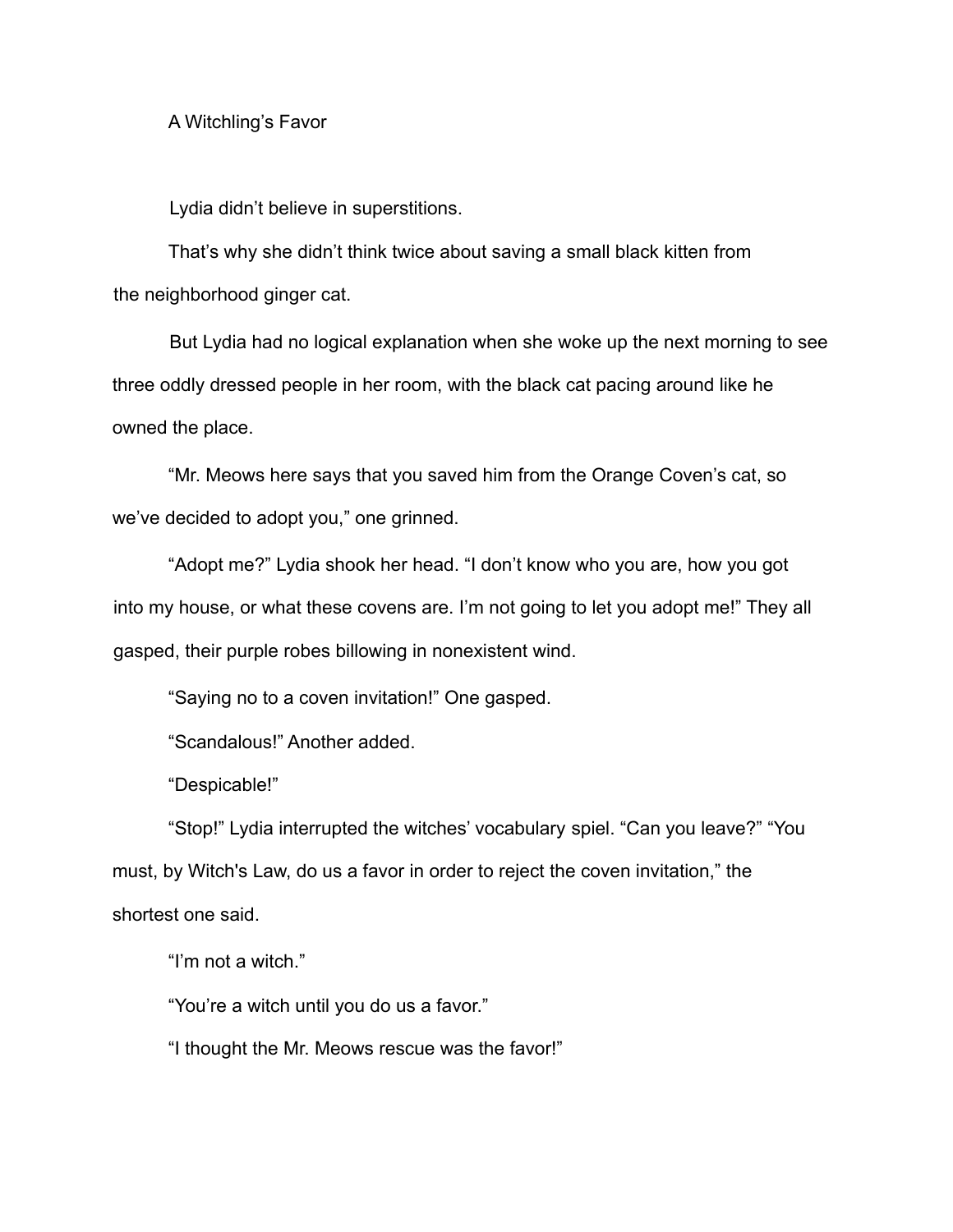"Nope! Welcome, witchling Lydia, to the Purple Coven. I am Fiona." "Wait, what—" Lydia tried to protest, but she was cut off by the rest of the witches introducing themselves. Then Fiona pulled purple robes out of thin air, handing them to Lydia.

"What's the favor?" Lydia sighed once she realized they were dead serious. "Interesting, when I was first visited by a coven, I didn't believe them," Morgan mused. "What an interesting girl."

"Y'all literally just did magic. Favor?" Lydia shuffled out of bed and down to the kitchen to make tea.

"Ah, right, the favor. You must deliver—" Briar pulled a flower out of the air, presenting it to Lydia— "this rubrum flower to the Orange Coven across the street." "It shall make the person who touches it burst out in hives!" Morgan cackled. "Wear gloves," Briar warned her.

"So you want me to give this to the Orange Coven to make them weird and itchy?" Lydia looked at the gloves that appeared on her hands.

"Our bitter rivals!" Morgan exclaimed, purple sparks leaping from her fingers. "You guys are really petty." Lydia rolled her eyes. When she turned to see Fiona pushing her out the door, she added, "Alright, I'm going."

When Lydia got back from delivering the flower, the witches were crowded around the window, laughing when an orange-clad witch picked it up and burst into red hives.